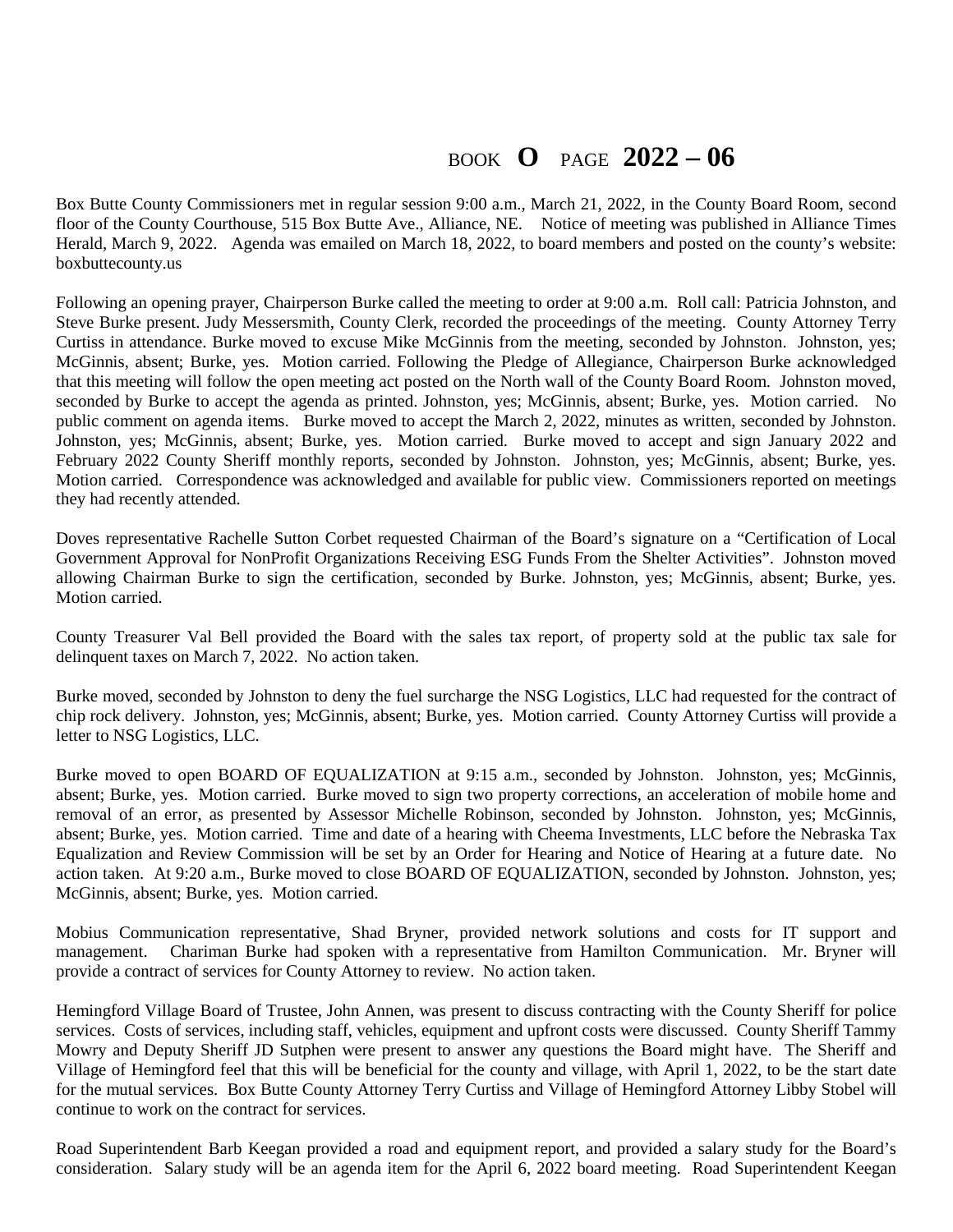

## BOOK **O** PAGE **2022 – 06**

requested to rehire last summer's employee. Johnston moved to rehire part-time summer employee Alberto Montemayor, seconded by Burke. Johnston, yes; McGinnis, absent; Burke, yes. Motion carried.

Don Dye with M.C. Schaff & Associates, Inc., came before the Board with the two bids for Otoe Road Asphalt Overlay Project from Hwy 385 to CR 72, that had been publicly opened during the February 22, 2022 board meeting. Simon Contractors bid was \$4,242,000.00 and Werner Construction, Inc bid was \$3,856,170.04. The Engineer's estimate was \$3,490,332.00. Burke moved to accept Werner Construction, Inc bid of \$3,856,170.04 for West Otoe Road without modification, seconded by Johnston. Johnston, yes; McGinnis, absent; Burke, yes. Motion carried. Burke moved to sign the Agreement 2022-02 between M.C. Schaff & Associates, Inc. and Box Butte County for professional services for asphalt overlay on Otoe Road from CR72 to Hwy 385. The engineers shall be paid for services rendered on the basis of time spent at the rates specified in Exhibit B not to exceed \$79,530.00 for completion of all services. Payment shall be made monthly following receipt of the bills submitted by the engineer. The \$79,530.00 will be a loan out of County Inheritance Fund, to be paid back by the Bonds Fund Account, seconded by Johnston. Johnston, yes; McGinnis, absent; Burke, yes. Motion carried.

The Board discussed bond and financing options for the West Otoe Road project. With the possibility that Werner Construction, Inc., could possibly begin construction on the project in May, the need to move forward with financing was discussed. Discussed were the possibility of amending the budget, short term construction financing and bonding the entire project. Asking for proposals for bonding an amount of \$3,900,000 with proposals for 10 year; 15 year; 20 year bonds will be requested. County Attorney Curtiss will contact those financial institutions that are interested in proposals for the project. The bonding/financing will be an April 6, 2022 agenda item.

Alliance Police Chief Philip Lukens met with the Board to discuss the tabled claim from the February 24, 2022 meeting. The City of Alliance had sent an invoice in the amount of \$200,000.00 for one 911 motorola console. Following discussion, Chairman Steve Burke will meet with Alliance City Manager to discuss the invoice. No action taken. A monthly claim from CenturyLink / Lumen with an invoice in the amount of \$8,124.96 billed to E911 Box Butte County – Alliance PK; PO Box D; ATTN: Tacy Liptack; Alliance, NE 69301 was discussed. The County of Box Butte, has in the past only paid a percentage of this bill. Police Chief Lukens and the Board further discussed the shared dispatch services for 911 calls, with Police Chief Lukens detailing how the calls are handled.

Enet Somers-Dehaney was unavailable for telephone conference.

Burke moved to approve and sign claims, tabling the \$8,124.96 CenturyLink/Lumen claim until percentages or for more clarification can be obtained, seconded by Johnston. Johnston, yes; McGinnis, absent; Burke, yes. Motion carried.

Chairman Burke adjourned at 11:43 a.m.